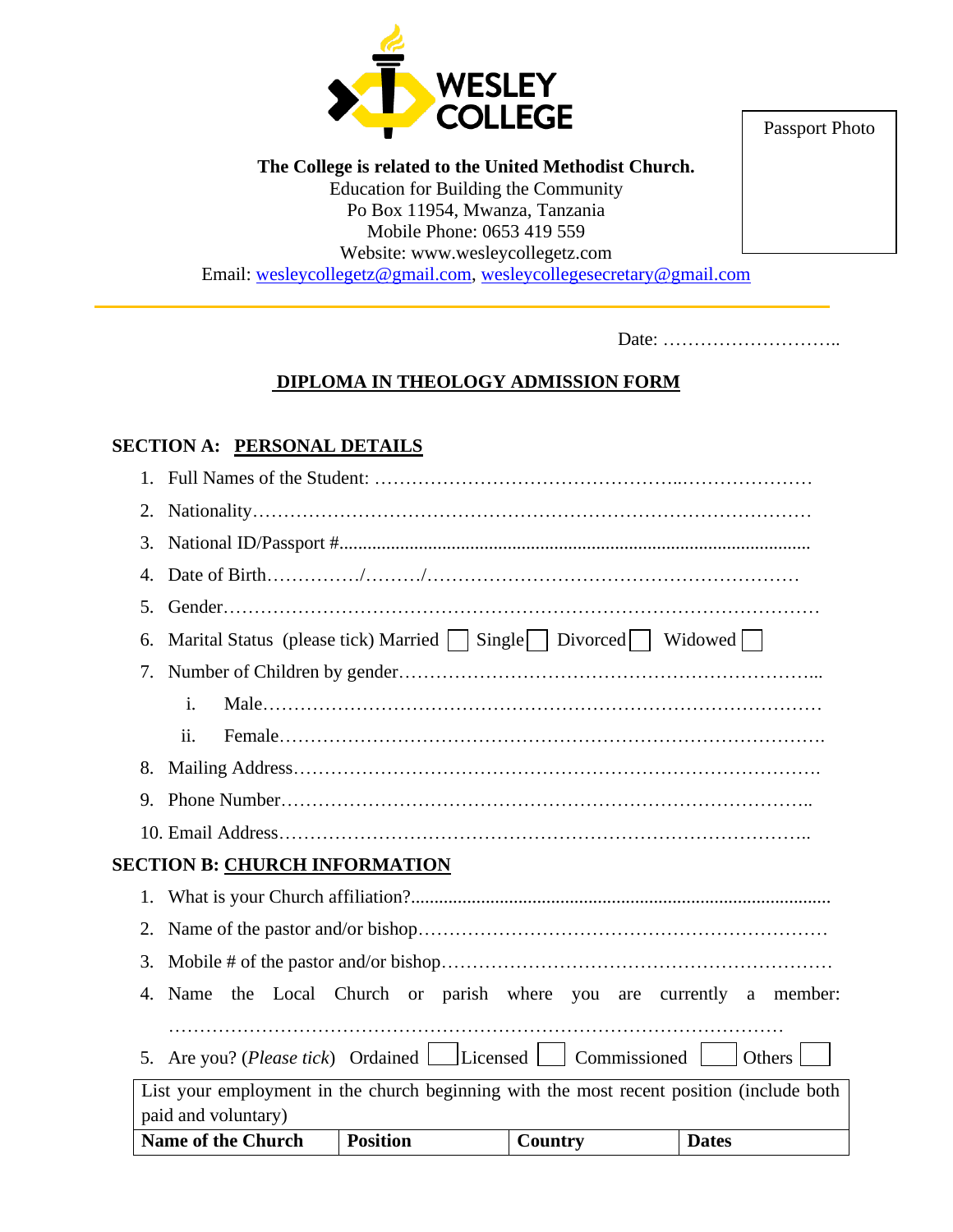# **SECTION C: EDUCATIONAL INFORMATION**

| Fill in the names of the school or other institutions you attended with qualifications obtained |                    |    |  |                                                                                         |                         |  |       |  |
|-------------------------------------------------------------------------------------------------|--------------------|----|--|-----------------------------------------------------------------------------------------|-------------------------|--|-------|--|
|                                                                                                 |                    |    |  | below. Note: You must bring the original copies of the certificates to prove the stated |                         |  |       |  |
|                                                                                                 |                    |    |  | qualifications on the day of admission.                                                 |                         |  |       |  |
|                                                                                                 |                    |    |  | School Certificate "0" level or equivalent                                              |                         |  |       |  |
|                                                                                                 | <b>School Name</b> |    |  |                                                                                         |                         |  |       |  |
|                                                                                                 | Address            |    |  |                                                                                         |                         |  |       |  |
|                                                                                                 |                    |    |  | Examining Authority in abbreviation form (e.g. NECTA)                                   |                         |  |       |  |
|                                                                                                 |                    |    |  |                                                                                         |                         |  |       |  |
|                                                                                                 | Subject            |    |  |                                                                                         |                         |  | Grade |  |
| 1.                                                                                              |                    |    |  |                                                                                         |                         |  |       |  |
| 2.                                                                                              |                    |    |  |                                                                                         |                         |  |       |  |
| 3.                                                                                              |                    |    |  |                                                                                         |                         |  |       |  |
| 4.                                                                                              |                    |    |  |                                                                                         |                         |  |       |  |
| 5.                                                                                              |                    |    |  |                                                                                         |                         |  |       |  |
| 6.                                                                                              |                    |    |  |                                                                                         |                         |  |       |  |
| 7.                                                                                              |                    |    |  |                                                                                         |                         |  |       |  |
| <b>HIGHER EDUCATION</b>                                                                         |                    |    |  |                                                                                         |                         |  |       |  |
| List other technical Colleges Training that you have attained. Please attach copies of the      |                    |    |  |                                                                                         |                         |  |       |  |
| certificates/result slips                                                                       |                    |    |  |                                                                                         |                         |  |       |  |
| Year                                                                                            |                    |    |  | Institution                                                                             | Qualifications obtained |  |       |  |
| From                                                                                            |                    | To |  |                                                                                         |                         |  |       |  |
|                                                                                                 |                    |    |  |                                                                                         |                         |  |       |  |
|                                                                                                 |                    |    |  |                                                                                         |                         |  |       |  |
|                                                                                                 |                    |    |  |                                                                                         |                         |  |       |  |
|                                                                                                 |                    |    |  |                                                                                         |                         |  |       |  |

## **SECTION D: ENGLISH COMPETENCE**

| All class instructions at Wesley College department of theology are conducted in English |                                                                                                       |  |  |  |
|------------------------------------------------------------------------------------------|-------------------------------------------------------------------------------------------------------|--|--|--|
|                                                                                          | Are you able to follow a course of study taught in $\boxed{\phantom{a}}$ Yes $\boxed{\phantom{a}}$ No |  |  |  |
| English? ( <i>Please tick</i> )                                                          |                                                                                                       |  |  |  |
|                                                                                          |                                                                                                       |  |  |  |